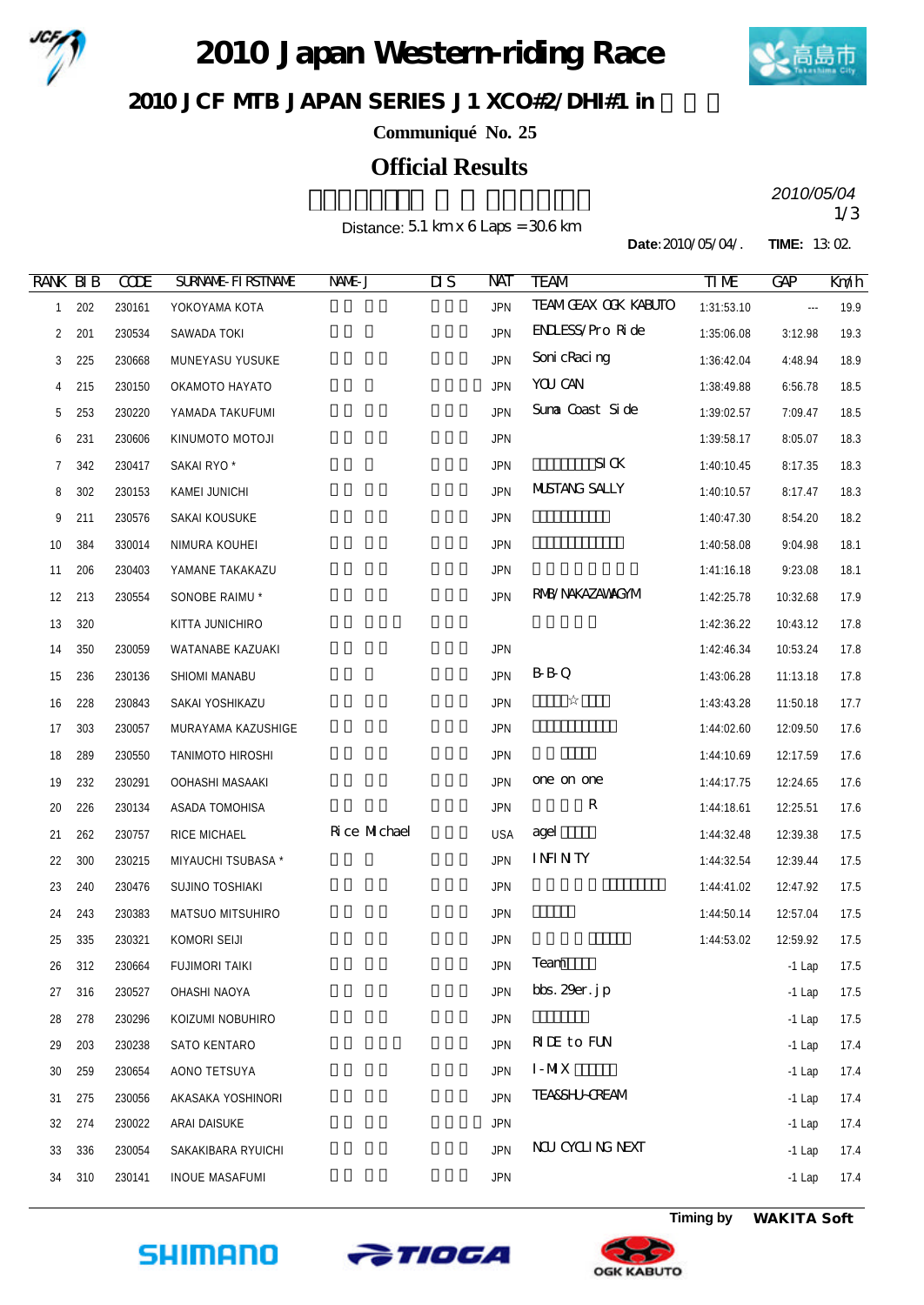

2010 Japan Western riding Race



JCF MIB JAPAN SERIES J1 XCO#2/DHI#1 in

**Communiqué No. 25**

## **Official Results**

2/3 *2010/05/04*

**Date:**2010/05/04/. **TIME:** 13:02.

| <b>RANK BIB</b> |     | <b>CCDE</b> | <b>SURVANE FIRSTIVANE</b> | NAME J | $\overline{\text{MS}}$ | NAT        | <b>TEAM</b>               | TIM | <b>GAP</b> | Km/h |
|-----------------|-----|-------------|---------------------------|--------|------------------------|------------|---------------------------|-----|------------|------|
| 35              | 212 | 230119      | ANDO YUTA                 |        |                        | <b>JPN</b> | <b>TEAMKIDS</b>           |     | $-1$ Lap   | 17.3 |
| 36              | 220 | 230207      | MASAKI HIROSHI            |        |                        | <b>JPN</b> | $/$ FUJI                  |     | $-1$ Lap   | 17.2 |
| 37              | 340 | 230604      | YOGO KENJI                |        |                        | <b>JPN</b> | <b>NHR</b>                |     | $-1$ Lap   | 17.1 |
| 38              | 234 | 230295      | YODA TAKANARI             |        |                        | <b>JPN</b> | bbs. $29er.$ jp           |     | $-1$ Lap   | 17.1 |
| 39              | 221 | 230191      | OKA MITSUO                |        |                        | <b>JPN</b> |                           |     | $-1$ Lap   | 17.0 |
| 40              | 357 | 230406      | YUASA KAZUHIRO            |        |                        | <b>JPN</b> | team                      |     | $-1$ Lap   | 17.0 |
| 41              | 273 | 220500      | MIYAMOTO KOJI             |        |                        | <b>JPN</b> | <b>TEAMFLEX</b>           |     | $-1$ Lap   | 16.8 |
| 42              | 359 | 210667      | TAKEI REONA               |        |                        | <b>JPN</b> | <b>UNENSORED</b>          |     | -2 Laps    | 17.1 |
| 43              | 238 | 230430      | FUJIWARA TOMOHIDE         |        |                        | <b>JPN</b> | <b>TeamRLN</b>            |     | -2 Laps    | 17.1 |
| 44              | 371 | 220603      | WAIDA KAZUMA              |        |                        | <b>JPN</b> | bbs. mtb/roll-out         |     | -2 Laps    | 17.1 |
| 45              | 222 | 230733      | SUZUKI HIRONOBU           |        |                        | <b>JPN</b> |                           |     | -2 Laps    | 17.1 |
| 46              | 352 | 220021      | KOSHIYAMA KAZUKI          |        |                        | <b>JPN</b> |                           |     | -2 Laps    | 17.1 |
| 47              | 229 | 230016      | FUJIMOTO NOBUKAZU         |        |                        | <b>JPN</b> |                           |     | -2 Laps    | 17.0 |
| 48              | 297 | 230355      | YAMAMOTO IDOMU            |        |                        | <b>JPN</b> |                           |     | -2 Laps    | 17.0 |
| 49              | 246 | 230573      | OKAMOTO KAZUYA            |        |                        | <b>JPN</b> | <b>TEASSHJ-CREAM</b>      |     | -2 Laps    | 17.0 |
| 50              | 307 | 230614      | AZECHI HIROKI             |        |                        | <b>JPN</b> | e-Bridge                  |     | -2 Laps    | 16.9 |
| 51              | 255 | 230776      | NAKAHARA YOSHITAKA        |        |                        | <b>JPN</b> | TeamMYSTOROK              |     | -2 Laps    | 16.9 |
| 52              | 345 | 230061      | YAMADA YOSHIKI            |        |                        | <b>JPN</b> |                           |     | -2 Laps    | 16.9 |
| 53              | 283 | 230335      | UMEZAWA TOSHIYUKI         |        |                        | <b>JPN</b> |                           |     | -2 Laps    | 16.9 |
| 54              | 252 | 230237      | MATSUI RYOUHEI            |        |                        | <b>JPN</b> | Q MAX47                   |     | -2 Laps    | 16.9 |
| 55              | 254 | 230039      | MATSUDA KIYOSHI           |        |                        | <b>JPN</b> |                           |     | -2 Laps    | 16.9 |
| 56              | 247 | 230164      | TAKEICHI YOSHIHITO        |        |                        | <b>JPN</b> | <b>UVS</b>                |     | -2 Laps    | 16.9 |
| 57              | 337 | 230048      | MIKI TOSHIKATSU           |        |                        | <b>JPN</b> | Team YRS/Frog+            |     | -2 Laps    | 16.9 |
| 58              | 218 | 230597      | KANAMORI SHUICHI          |        |                        | <b>JPN</b> |                           |     | -2 Laps    | 16.8 |
| 59              | 241 | 230283      | HIRAI KO                  |        |                        | <b>JPN</b> | <b>UMINO WRKS</b>         |     | -2 Laps    | 16.8 |
| 60              | 344 | 230725      | KOTOU YUICHI              |        |                        | <b>JPN</b> |                           |     | -2 Laps    | 16.7 |
| 61              | 365 | 230350      | MIURA TAKAYUKI            |        |                        | <b>JPN</b> |                           |     | -2 Laps    | 16.7 |
| 62              | 285 | 230408      | <b>OCHI NAOFUMI</b>       |        |                        | <b>JPN</b> | <b>TEA&amp;SHJ-CREAM</b>  |     | -2 Laps    | 16.6 |
| 63              | 367 | 230046      | KANKI YOSHIHIRO           |        |                        | <b>JPN</b> | $\alpha$                  |     | -2 Laps    | 16.6 |
| 64              | 382 | 230276      | UEMURA MASAHIKO           |        |                        | <b>JPN</b> | <b>Club SY-Nak</b>        |     | -2 Laps    | 16.6 |
| 65              | 373 | 230542      | HATORI KAZUSHIGE          |        |                        | <b>JPN</b> | 3P                        |     | -2 Laps    | 16.5 |
| 66              | 264 | 230322      | YANO TAKUYA               |        |                        | <b>JPN</b> |                           |     | -2 Laps    | 16.5 |
| 67              | 360 | 230706      | ISHIKAWA SUGURU *         |        |                        | <b>JPN</b> | <b>NRT</b>                |     | -2 Laps    | 16.5 |
| 68              | 280 | 230522      | MASU YASUNOBU             |        |                        | <b>JPN</b> | <b>VOCA</b><br><b>BOM</b> |     | -2 Laps    | 16.5 |







**Timing by** *WAKITA Soft*